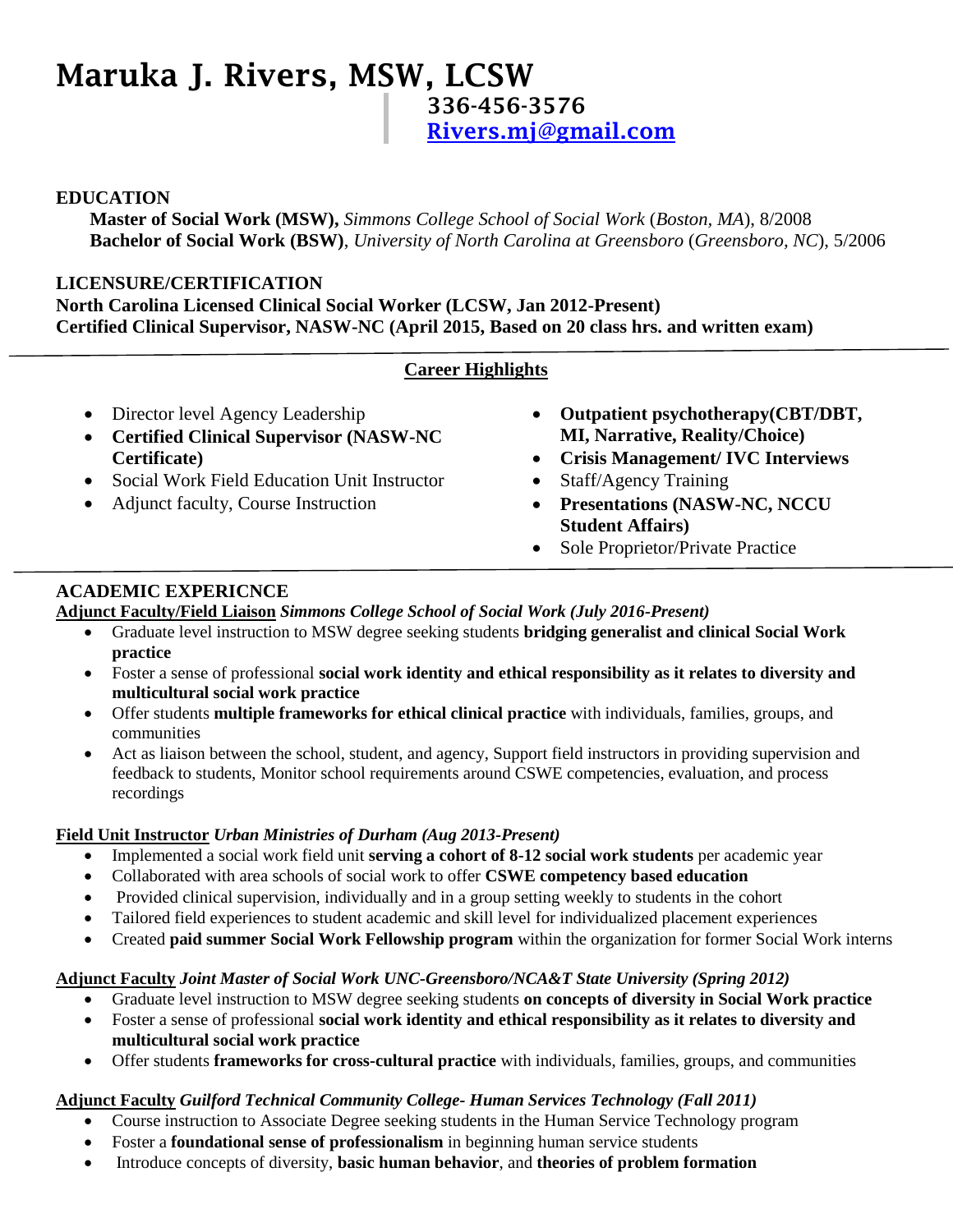Familiarize students with the diverse human service professions and **roles of professional helpers**

### **PRESENTATIONS**

Rivers, M. (2016). *A Critical Analysis of SWK Ethics: Working with Diverse Clients*, North Carolina Central University Social Work Department Durham, NC

Rivers, M. (2015). *Community Based Practice in the Whirlwind of Community Based Settings*. Presentation, NASW-NC Annual Fall Conference Asheville, NC.

Rivers, M. (2010). *Identity Development Amongst LGBT College Students*. Presentation, Student Affairs Retreat Bennett College Greensboro, NC.

## **SOCIAL WORK PRACTICE EXPERIENCE**

#### **Contract Therapist** *The SEL Group***(August 2016-August2017)**

- Outpatient psychotherapy with a caseload of adults, children, families, and couples
- Diagnosis and treatment planning
- Maintain records for insurance and billing purposes
- Communicate with collateral contacts as needed

#### **Clinical Consultant,** *Urban Ministries of Durham (***August 2016-August2017)**

- **Develop and implement** agency wide and department specific **Staff Development** workshops, trainings, and other opportunities
- Offer group and individual clinical supervision for clinical staff of the organization
- Provide consultation on high needs clients, and offer best practice solutions
- Maintain field education program for social work students, provide individual and weekly supervision

#### **Clinical Director,** *Urban Ministries of Durham (***August 2013-August 2016)**

- **Expand organizational capacity:** Implemented Social Work Field Education Unit to serve more clients via social work services, Streamlined structured assessment protocol for clients entering services, Enhanced hiring process to add new staff in key roles in the organization
- **Clinical and Administrative Supervision**: Clinical supervision of staff and interns, 3 MSW's, 1 MPA, 8-12 interns, 2 Certified Peer Support Specialists; Clinical oversight of Substance Abuse Education/Self-help program and mental health support groups; Administrative supervision of all shelter staff and operations **(~20 staff and 150 clients per night)**
- **Organizational and Community Leadership**: Participate in weekly management team meetings with the Executive Director and other Director level staff, Report program progress to the board of directors, Attend local government meetings to maintain continuity of care and to inform local policy and funding initiatives
- **Training**: Train agency staff in psycho-social issues and best practices in areas of Mental Health, Trauma, Motivational Interviewing and Brief Therapeutic Interventions, Coordinate training with outside agencies as needed for enhanced service delivery
- **Clinical Practice:** Provide direct clinical interventions for high level and vulnerable clients using CBT, DBT, Narrative Therapy, Motivational Interviewing, and SAMHSA Recovery Oriented Principals

#### **Therapist and Sole Proprietor** *Conscious Awakening Counseling and Consulting PLLC* **(June 2012-August 2013)**

- Diagnosis and treatment planning with a caseload of individuals, families, and couples
- Maintain records for insurance and billing purposes
- Marketing and business development as the sole owner of the private practice

#### **Behavioral Health Therapist IV** *Monarch NC Crisis Emergency Services Unit* **(June 2012-February 2013)**

- Multi-Axial assessment and diagnosis of individuals experiencing acute psychiatric and substance abuse emergencies
- Initiate IVC procedures when indicated by acuity and risk factors
- Safety planning and disposition for individuals assessed